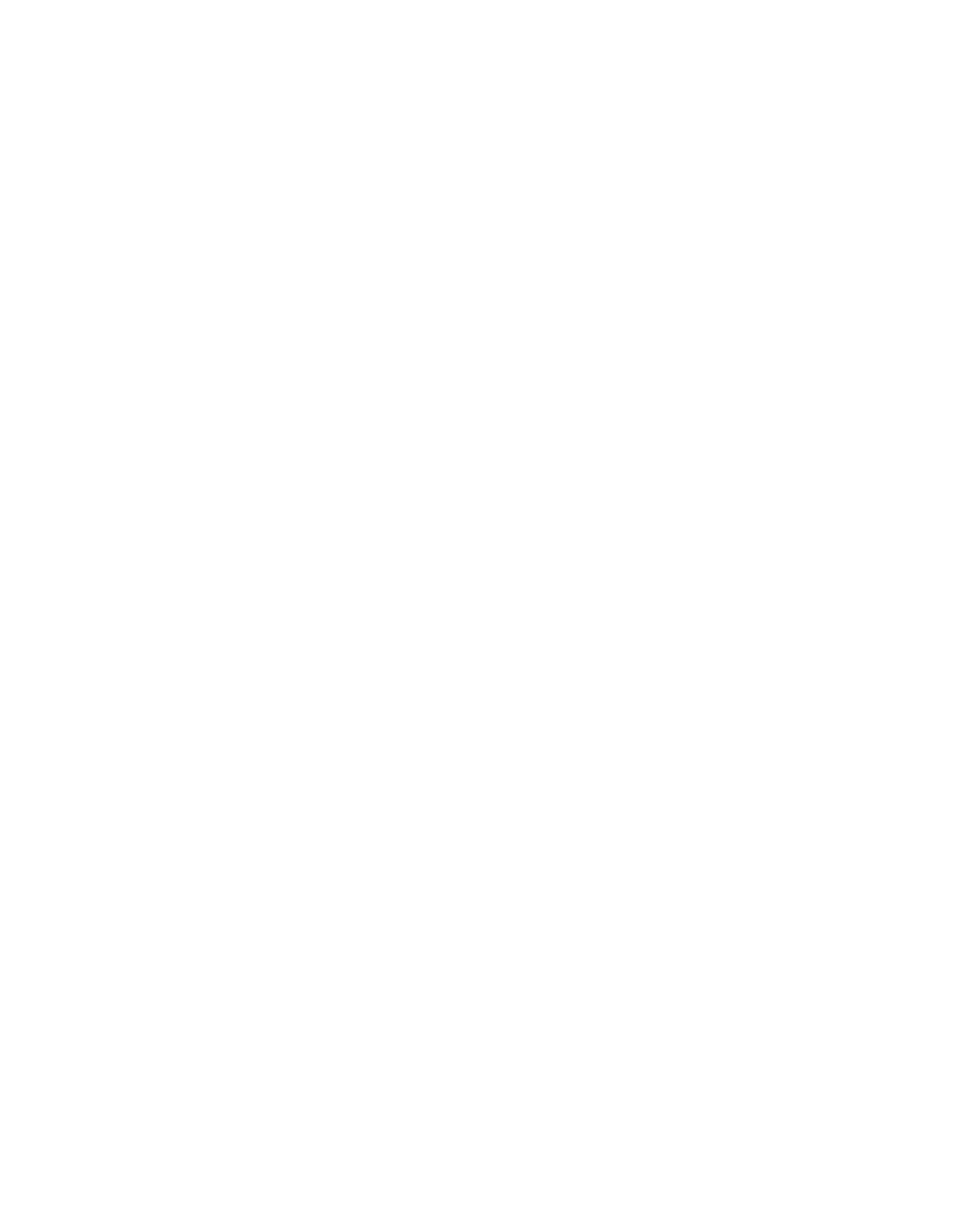# **Introduction**

The State CEQA Guidelines (Section 15130) require that cumulative impacts be analyzed in an EIR when the resulting impacts are cumulatively considerable and, therefore, potentially significant. Cumulative impacts refer to the combined effect of project impacts with the impacts of other past, present, and reasonably foreseeable future projects. The discussion of cumulative impacts must reflect the severity of the impacts as well as the likelihood of their occurrence. However, the discussion need not be as detailed as the discussion of environmental impacts attributable to the project alone. Furthermore, the discussion should remain practical and reasonable in considering other projects and related cumulatively considerable impacts. According to Section 15355 of the 2001 State CEQA Guidelines:

"Cumulative impacts" refer to two or more individual effects which, when considered together, are considerable or which compound or increase other environmental impacts.

- (a) The individual effects may be changes resulting from a single project or a number of separate projects.
- (b) The cumulative impact from several projects is the change in the environment which results from the incremental impact of the project when added to other closely related past, present, and reasonably foreseeable probable future projects. Cumulative impacts can result from individually minor but collectively significant projects taking place over a period of time.

Furthermore, according to State CEQA Guidelines, Section 15130 (a)(1):

As defined in Section 15355, a "cumulative impact" consists of an impact that is created as a result of the combination of the project evaluated in the EIR together with other projects causing related impacts. An EIR should not discuss impacts which do not result in part from the project evaluated in the EIR.

In addition, as stated in the State CEQA Guidelines, Section 15064(i)(5), it should be noted that:

The mere existence of significant cumulative impacts caused by other projects alone shall not constitute substantial evidence that the proposed project's incremental effects are cumulatively considerable.

Therefore, the cumulative impacts discussion in an EIR focuses on whether the impacts of the proposed project are cumulatively considerable within the context of combined impacts caused by other past, present, or future projects.

# **Past, Present, and Reasonably Foreseeable Future Projects**

The cumulative impact analysis considers other projects proposed within the area that have the potential to contribute to cumulatively considerable impacts. After discussions with City staff, it was determined that the projects listed in Table 4‐1 and shown on Figure 4‐1 are located in the area and may have the potential to contribute to cumulative effects.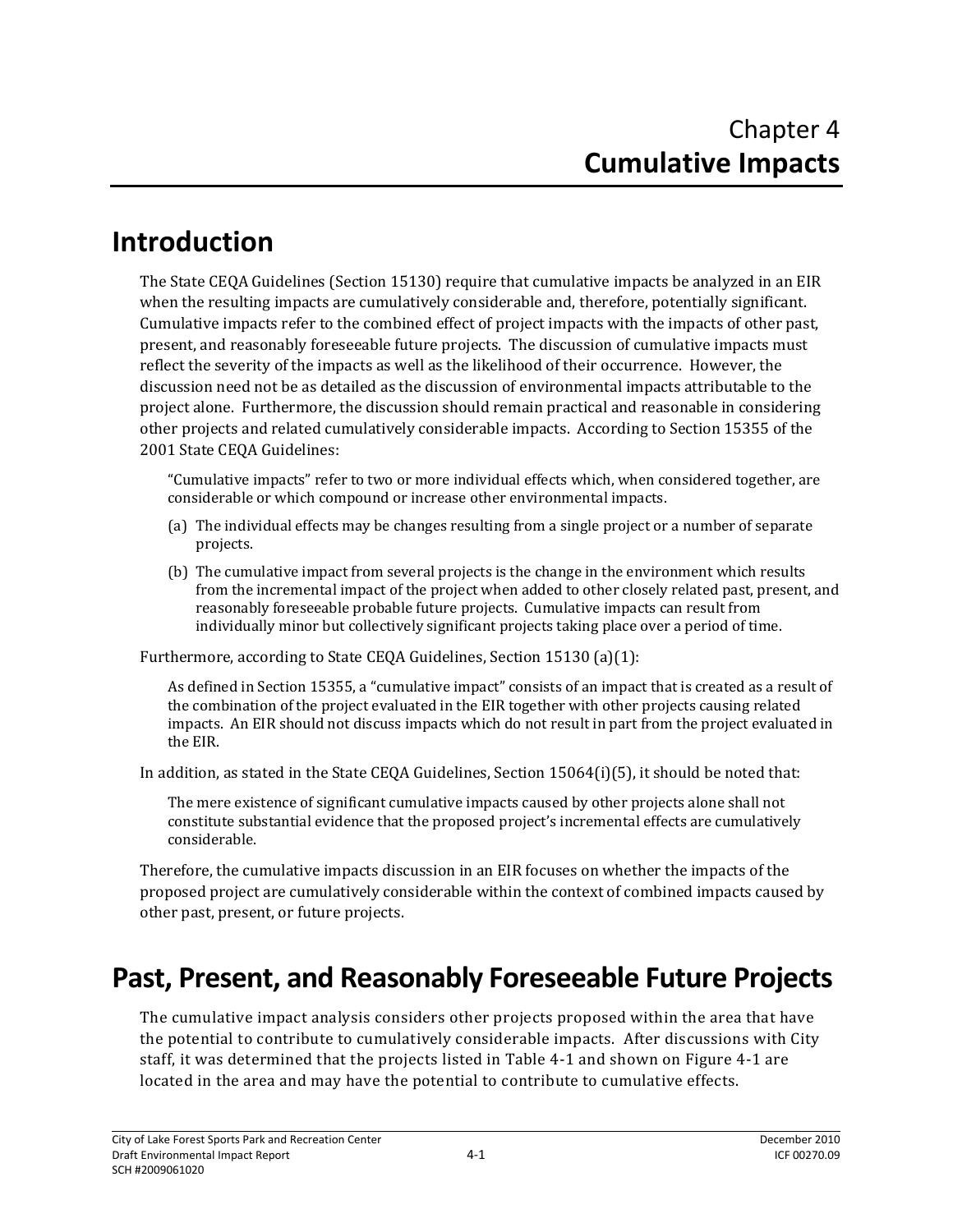|                            | Project                                         | <b>Description</b>                                                                                                                                                                                                                                                                                | Location                                                                                                | <b>Status</b>                                                                   |  |
|----------------------------|-------------------------------------------------|---------------------------------------------------------------------------------------------------------------------------------------------------------------------------------------------------------------------------------------------------------------------------------------------------|---------------------------------------------------------------------------------------------------------|---------------------------------------------------------------------------------|--|
| <b>City of Lake Forest</b> |                                                 |                                                                                                                                                                                                                                                                                                   |                                                                                                         |                                                                                 |  |
| $\mathbf{1}$               | Shea-Baker Ranch<br>Associates                  | General Plan Amendment,<br>Zone Change and<br>Development Agreement<br>approved 7/20/10 would<br>allow up to 2,815 new homes<br>and up to 320,000 square<br>foot commercial.                                                                                                                      | West of Bake<br>Parkway, south<br>of Rancho<br>Parkway, north<br><sub>of</sub><br>Commercentre<br>Drive | Application for TTM and<br>Area Plan expected<br>during 2010                    |  |
| $\overline{c}$             | <b>Sports Park</b>                              | See Chapter 2, Project                                                                                                                                                                                                                                                                            | North of El Toro                                                                                        | EIR in preparation                                                              |  |
|                            | (The Project)                                   | Description                                                                                                                                                                                                                                                                                       | Road, west of<br>Portola Parkway,<br>South of SR 241                                                    |                                                                                 |  |
| 3                          | The Pinnacle<br>(OSA Site 6)                    | Development of 85 single-<br>family homes on 24.6 gross<br>acres. Project is consistent<br>with residential designation<br>in the City's General Plan.                                                                                                                                            | Northerly<br>terminus of<br>Peachwood                                                                   | Application under<br>review.                                                    |  |
| 4                          | Portola Center (OSA<br>Site 2)                  | Development of up to 930<br>homes and 32,000 square<br>feet of commercial use with<br>three public parks on 227.8<br>gross acres. Project is<br>consistent with the<br>residential, open space,<br>regional open space, and<br>mixed-use designation<br>identified in the City's<br>General Plan/ | Generally<br>located at the<br>corner of Glenn<br>Ranch Road and<br>Saddleback<br>Ranch Road            | Application submitted<br>September 2008.<br>Application incomplete.             |  |
| 5                          | Serrano Summit<br>(OSA Site 3/IRWD<br>Property) | Subdivision of 99 acres for<br>residential development and<br>public facilities. Project is<br>consistent with the<br>residential and public<br>facilities overlay identified in<br>the City's General Plan.                                                                                      | 20996 Marin                                                                                             | Application under<br>review.                                                    |  |
| 6                          | Alton Parkway<br>Extension                      | <b>Extension of Alton Parkway</b><br>from Irvine Boulevard to<br>Commercentre Drive. The<br>project is identified in the<br>County's MPAH and City's<br>General Plan.                                                                                                                             | Alton Parkway<br>from Irvine<br><b>Boulevard</b> to<br>Commercentre<br>Drive                            | <b>EIR</b> approved September<br>2007. Completion<br>anticipated for Fall 2011. |  |

#### **Table 4‐1. Projects Potentially Contributing to Cumulative Impacts**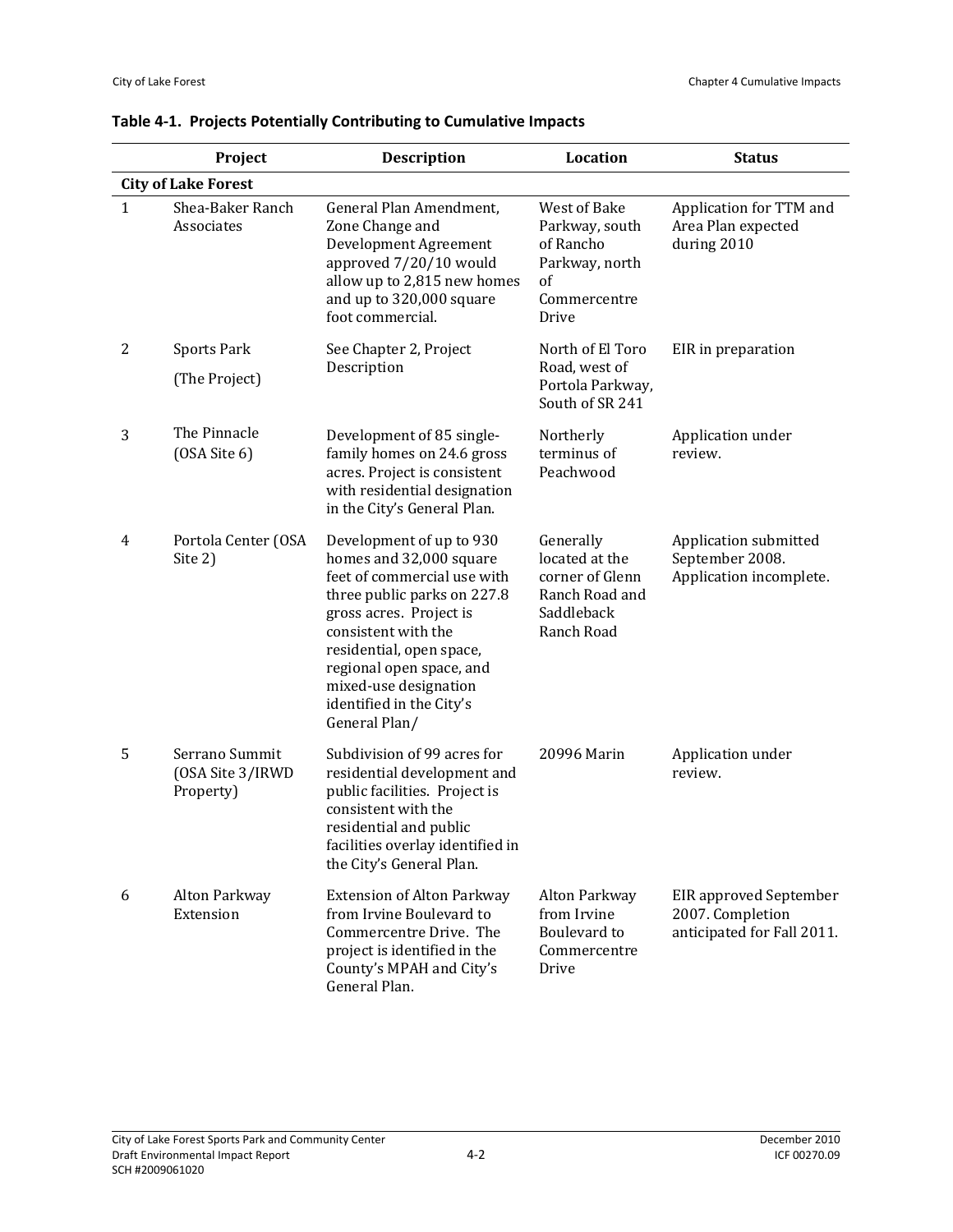



**Figure 4-1 Cumulative Projects City of Lake Forest Sports Park and Recreation Center**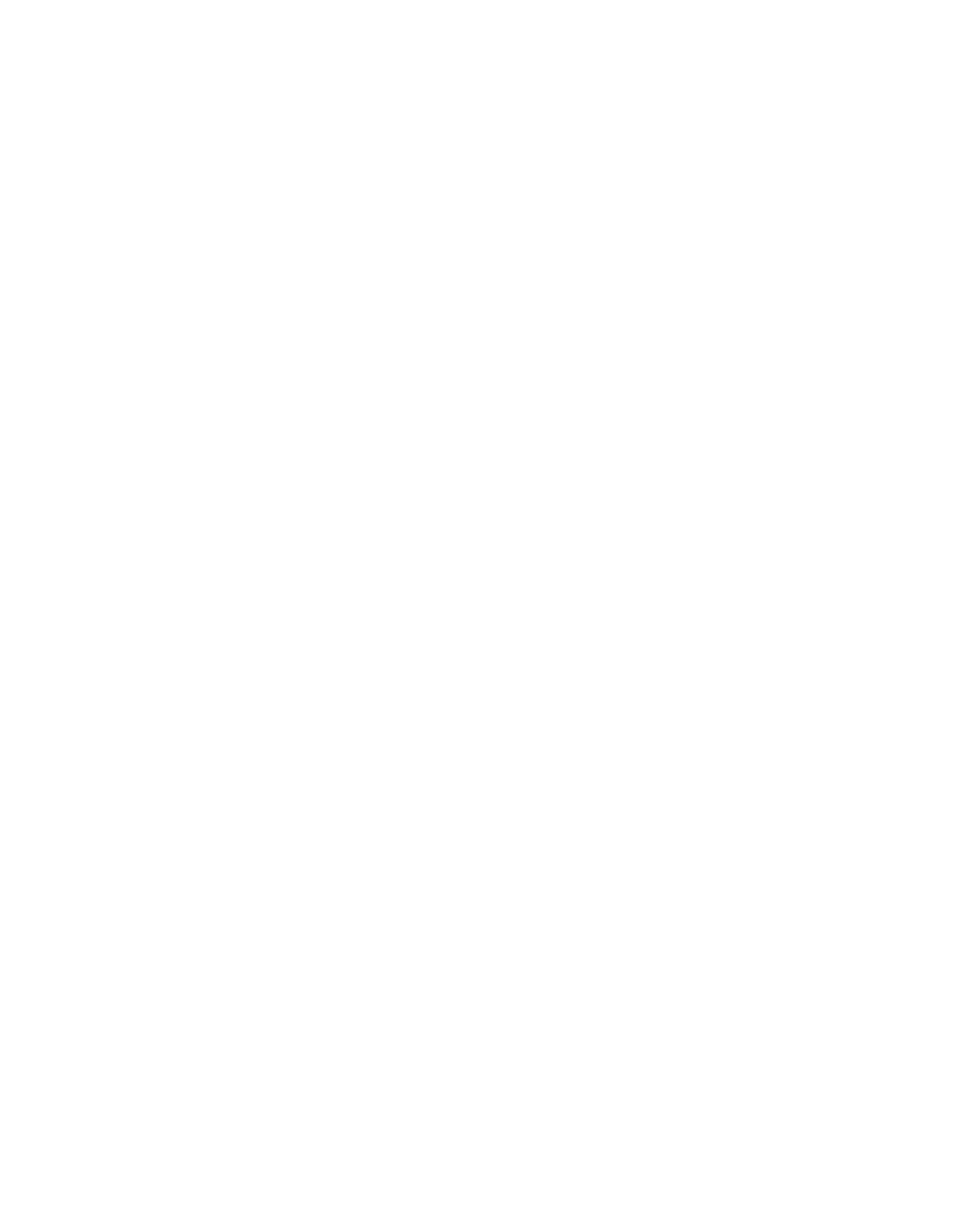|    | Project                                        | <b>Description</b>                                                                                                                                                                                                                                                                                                                           | Location                                                   | <b>Status</b>                                                                                                                       |
|----|------------------------------------------------|----------------------------------------------------------------------------------------------------------------------------------------------------------------------------------------------------------------------------------------------------------------------------------------------------------------------------------------------|------------------------------------------------------------|-------------------------------------------------------------------------------------------------------------------------------------|
| 7  | <b>Walmart Expansion</b><br>EIR                | The expansion consists of<br>the addition of 39,173<br>square feet of<br>commercial/retail uses to<br>the existing 135,009 square<br>foot structure, resulting in a<br>174,182 square foot<br>Supercenter with a full-<br>service grocery department.<br>Project is consistent with<br>commercial designation in<br>the City's General Plan. | 26502 Towne<br>Centre Drive                                | EIR approved by City<br>Council on appeal, July 7,<br>2009. Litigation settled,<br>project approved, no<br>building permits issued. |
| 8  | Summit Crest<br>Development                    | Development of 29 single-<br>family homes on 6.1 acre<br>site. Project is consistent<br>with residential designation<br>in the City's General Plan.                                                                                                                                                                                          | Osterman Road<br>at Monterra<br>Road                       | Under construction.<br>Completion anticipated<br>during 2010.                                                                       |
| 9  | <b>Trabuco Road</b><br><b>Widening Project</b> | Widen Trabuco Road<br>between Bake Parkway and<br>Via Del Rio by adding the<br>missing portion of the third<br>lane for southbound Trabuco<br>Road. Would also include<br>bike lanes and raised<br>landscaped median. This<br>project is identified in the<br>County's MPAH and the<br>City's General Plan.                                  | Trabuco Road<br>between Bake<br>Parkway to Via<br>Del Rio. | Construction to begin in<br>late 2010 and completed<br>by Fall 2011.                                                                |
| 10 | <b>Housing Element</b><br>Update               | <b>Housing Element Update</b>                                                                                                                                                                                                                                                                                                                | Citywide                                                   | <b>Housing Element</b><br>adopted September<br>2010                                                                                 |
| 11 | <b>Smart and Final</b><br>Expansion            | Expansion of the existing<br>Smart & Final. Project is<br>consistent with the<br>commercial designation in<br>the City's General Plan.                                                                                                                                                                                                       | 23631 El Toro<br>Road                                      | Under construction                                                                                                                  |
| 12 | Ridge Route /<br>Muirlands<br>Commercial       | Demolition of a 2,552 square<br>foot gas station and<br>construction of two buildings<br>totaling 9,165 square feet.<br>Project is consistent with the<br>commercial and professional<br>office designation in the<br>City's General Plan                                                                                                    | 22942 Ridge<br>Route                                       | Under construction                                                                                                                  |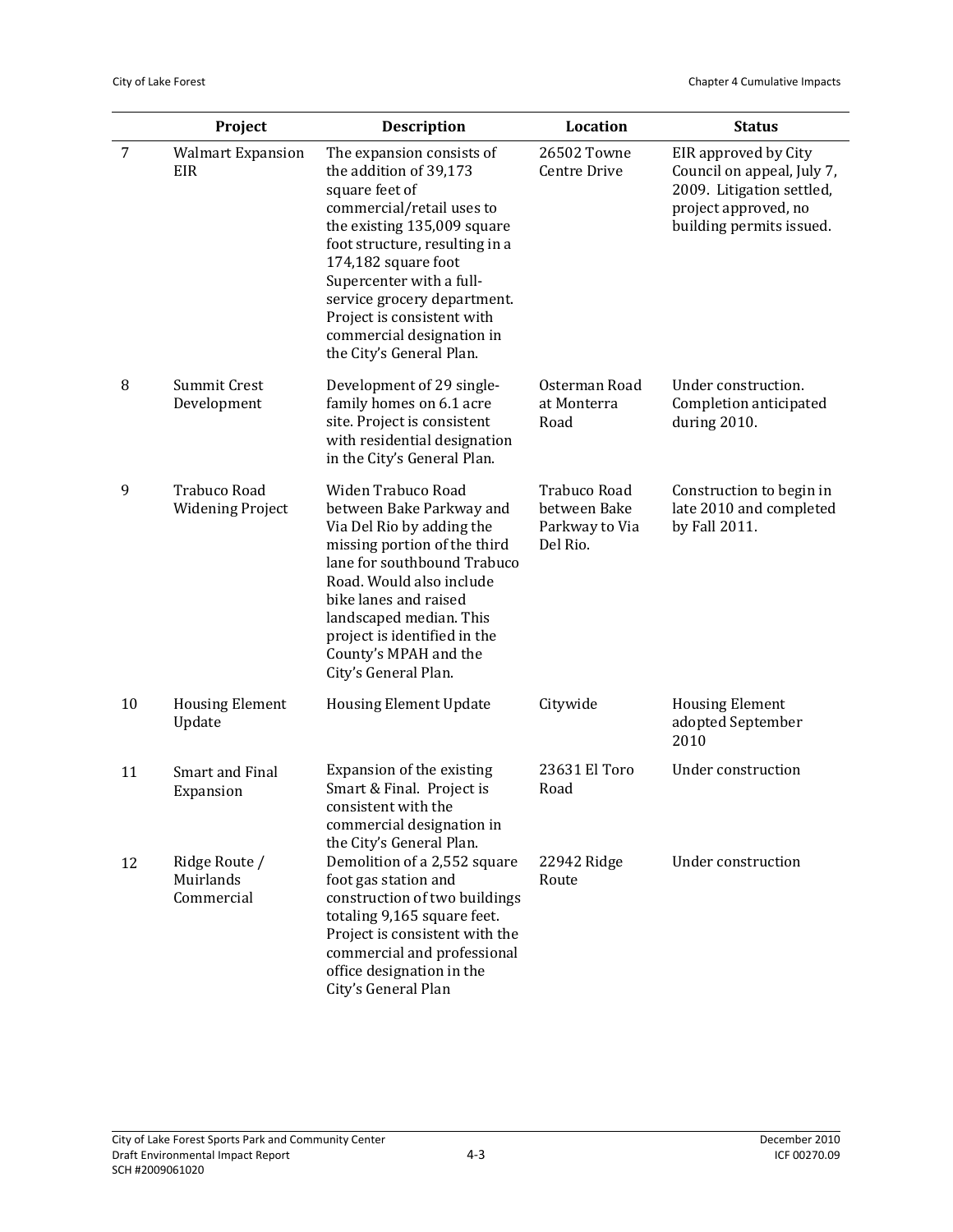|          | Project                                  | <b>Description</b>                                                                                                                                                                                                                                         | Location                                                          | <b>Status</b>                                          |
|----------|------------------------------------------|------------------------------------------------------------------------------------------------------------------------------------------------------------------------------------------------------------------------------------------------------------|-------------------------------------------------------------------|--------------------------------------------------------|
| 13<br>14 | Lake Forest Plaza<br>Village at Foothill | Façade remodel, demolition<br>of a 7,665 square foot<br>building and construction of<br>two buildings totaling<br>10,000 square feet. Project is<br>consistent with the<br>commercial designation in<br>the City's General Plan.<br>129 room hotel; 25,000 | 23592 Rockfield<br>Boulevard<br>Southwest                         | Under construction<br>Approved, no building            |
|          | Ranch                                    | square foot office; 4,195<br>square foot drive-through<br>fast food; 41,489 square foot<br>retail on undeveloped land.<br>Project is consistent with the<br>commercial designation in<br>the City's General Plan.                                          | corner of<br>Portola/Bake<br>Parkway                              | permits issued                                         |
| 15       | Twin Peaks Pad<br><b>Building Pad</b>    | New 8,400 square foot<br>building on undeveloped pad<br>at an existing shopping<br>center. Project is consistent<br>with the commercial<br>designation in the City's<br>General Plan.                                                                      | 23625 El Toro<br>Road                                             | Approved, no building<br>permits issued                |
| 16       | <b>Shah Property</b>                     | Replacement of existing<br>2,500 square foot electronics<br>testing facility with new<br>7,000 square foot building.<br>Project is consistent with<br>commercial designation in<br>the City's General Plan.                                                | 19121 El Toro<br>Road                                             | Approved October 28,<br>2010                           |
| 17       | Whisler Ranch                            | Subdivision of 11.84 acres<br>for 68 single-family homes.<br>Project is consistent with<br>residential designation in the<br>City's General Plan.                                                                                                          | Northwestern<br>corner of<br>Osterman Road<br>and Regency<br>Lane | Approved. Grading<br>expected to begin during<br>2010. |
| 18       | Laguna Hills<br>Nursery                  | 37,289 square foot industrial<br>building project and<br>commercial nursery project.<br>Project is consistent with<br>light industrial designation<br>in the City's General Plan.                                                                          | 25290 Jeronimo<br>Road                                            | Application on file, but<br>inactive.                  |
|          | <b>City of Mission Viejo</b>             |                                                                                                                                                                                                                                                            |                                                                   |                                                        |
| 19       | Aliso Ridge                              | Development of 144<br>townhomes. The project is<br>consistent with the<br>residential designation in the<br>city of Mission Viejo's<br>General Plan.                                                                                                       | Los Alisos and<br>Jeronimo                                        | Approved by City<br>Council                            |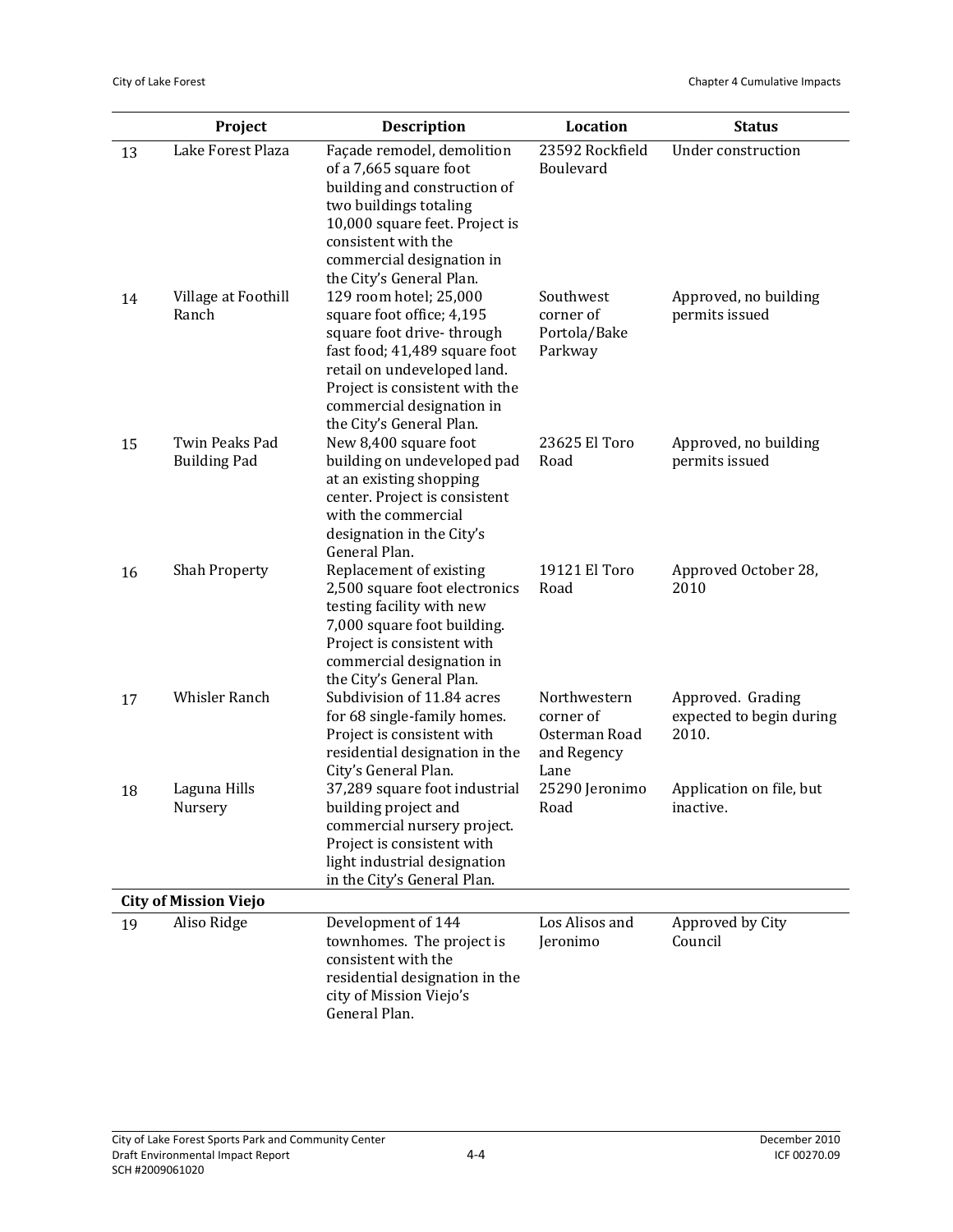|    | Project                                                                            | <b>Description</b>                                                                                                                                                                                                                                                                                                                                                                                              | Location                                                                      | <b>Status</b>                                    |
|----|------------------------------------------------------------------------------------|-----------------------------------------------------------------------------------------------------------------------------------------------------------------------------------------------------------------------------------------------------------------------------------------------------------------------------------------------------------------------------------------------------------------|-------------------------------------------------------------------------------|--------------------------------------------------|
| 20 | Oso/Marguerite<br>Intersection<br>Improvement                                      | Adds fourth through lane in<br>each direction on Oso<br>Parkway with dual left turn<br>on each approach. The<br>proposed improvements are<br>consistent with the city of<br>Mission Viejo's General Plan,                                                                                                                                                                                                       | Intersection of<br>Oso and<br>Marguerite<br>Parkways                          | Construction to begin in<br>Fall 2010.           |
|    | <b>City of Irvine</b>                                                              |                                                                                                                                                                                                                                                                                                                                                                                                                 |                                                                               |                                                  |
| 21 | <b>Great Park</b>                                                                  | Project to provide active and<br>passive uses, including a 2.5<br>mile canyon and lake, miles<br>of walking and biking trails,<br>a cultural terrace, sports<br>park, a botanical garden, and<br>a helium observation<br>balloon. More than 3,885 of<br>the 4,700 acres will be<br>dedicated to open space,<br>education, and other public<br>uses. The project is<br>identified in the City's<br>General Plan. | Former El Toro<br><b>MCAS</b>                                                 | Limited recreational<br>attractions have opened. |
|    | <b>City of Rancho Santa Margarita</b>                                              |                                                                                                                                                                                                                                                                                                                                                                                                                 |                                                                               |                                                  |
| 22 | <b>Housing Element</b><br><b>Update and Other</b><br>Minor Technical<br>Amendments | Housing Element Update and<br><b>Other Minor Technical</b><br>Amendments. Updates are<br>consistent with existing State<br>law                                                                                                                                                                                                                                                                                  | Citywide                                                                      | Adopted and Certified.                           |
| 23 | Robinson Ridge<br>Residential<br>Development                                       | Construction of 198 single-<br>family homes and dedication<br>of land for future active<br>and/or passive recreational<br>uses on the Robinson Ridge<br>property, the extension of<br>Plano Trabuco Road, and<br>improvements to Alta Vista<br>Ranch Road. The proposed<br>project also consists of a<br>General Plan Amendment,<br>Prezoning, Annexation, and<br>Development Agreement and<br>Design.          | Northeast of the<br>intersection of<br>Plano Trabuco<br>and Trabuco<br>Canyon | Project is in planning<br>stages.                |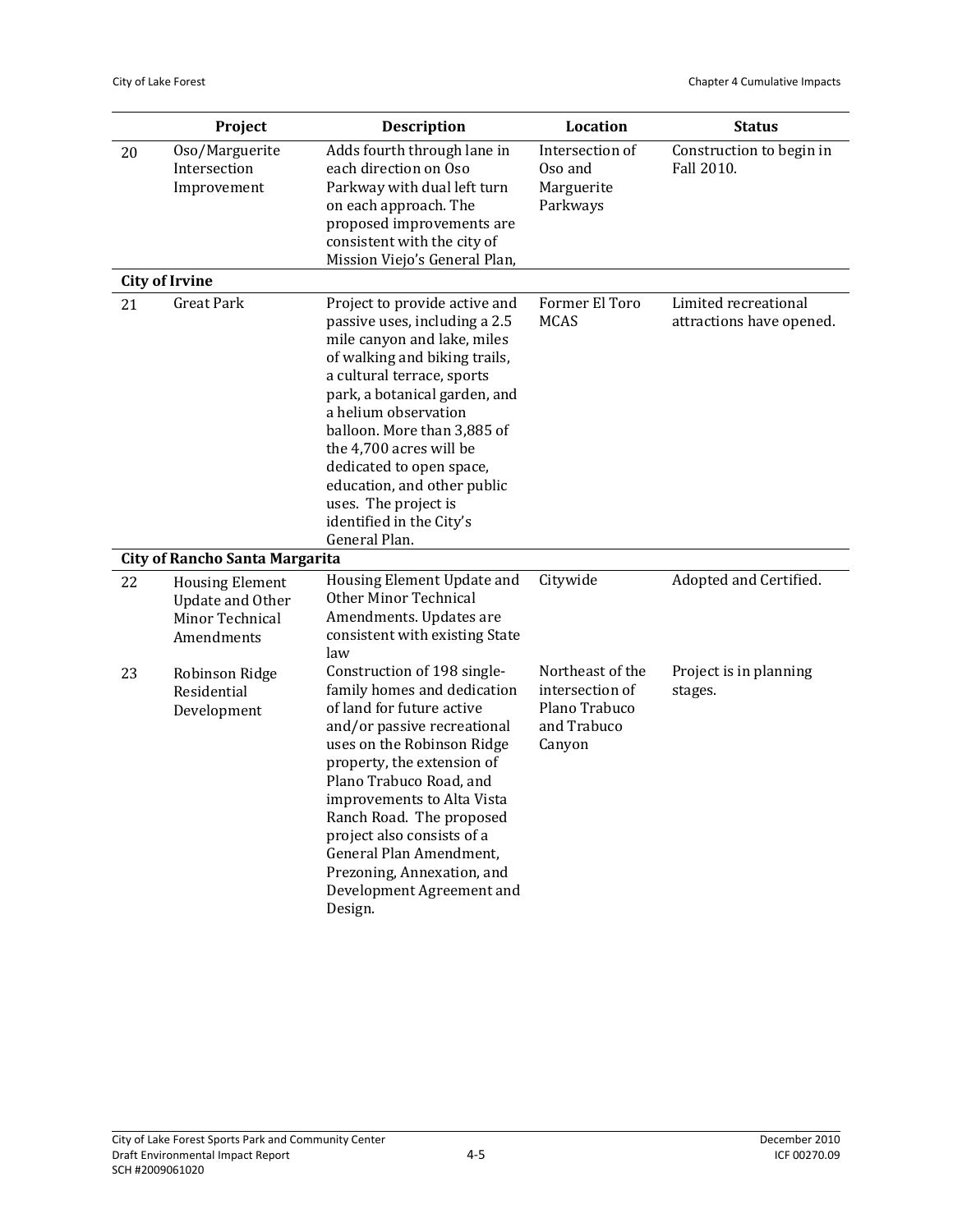|    | Project                                            | <b>Description</b>                                                                                                                                                                                                                                                                                                              | Location                                                                 | <b>Status</b>                                                                                                                                   |
|----|----------------------------------------------------|---------------------------------------------------------------------------------------------------------------------------------------------------------------------------------------------------------------------------------------------------------------------------------------------------------------------------------|--------------------------------------------------------------------------|-------------------------------------------------------------------------------------------------------------------------------------------------|
| 24 | Dove Canyon<br>Courtyard                           | <b>Conditional Use</b><br>Permit/Change Plan for<br>existing and expanded use of<br>the Dove Canyon Courtyard<br>Facility for outdoor<br>weddings and other<br>celebratory events. This<br>project is consistent with the<br>Neighborhood Commercial<br>designation in the City of<br>Rancho Santa Margarita's<br>General Plan. | 31981 Dove<br>Canyon Road                                                | Mitigated Negative<br>Declaration was adopted<br>in February 2010.<br><b>Planning Commission</b><br>continued the item for<br>further research. |
| 25 | <b>Highland Estates</b>                            | Development of eight new<br>homes. This project is<br>consistent with the<br>residential designation in the<br>City of Rancho Santa<br>Margarita's General Plan.                                                                                                                                                                | North of<br>Robinson Ranch<br>Road and east of<br><b>Headlands Drive</b> | Project needs grading<br>and building permits.                                                                                                  |
| 26 | <b>Toro Plaza</b><br>(Trabuco Plaza)               | Development of a 24,000<br>square foot retail center.<br>This project is consistent<br>with the Neighborhood<br>Commercial designation in<br>the City of Rancho Santa<br>Margarita's General Plan.                                                                                                                              | 21522 Plano<br>Trabuco Road                                              | Grading plans are<br>pending approval.                                                                                                          |
| 27 | Ford Retail Center                                 | 13,500 square foot retail<br>center. This project is<br>consistent with the<br>Commercial general<br>designation in the City of<br>Rancho Santa Margarita's<br>General Plan.                                                                                                                                                    | 30031 Santa<br>Margarita<br>Parkway                                      | No activity                                                                                                                                     |
| 28 | Santa Margarita<br>Parkway/Empresa<br>Intersection | Addition of a third left turn<br>lane from westbound<br>Empresa to southbound<br>Santa Margarita. The<br>transportation<br>improvements are consistent<br>with City's General Plan and<br>2008 Regional<br>Transportation Plan.                                                                                                 | Intersection of<br>Santa Margarita<br>Parkway and<br>Avenida<br>Empresa  | <b>Under construction</b>                                                                                                                       |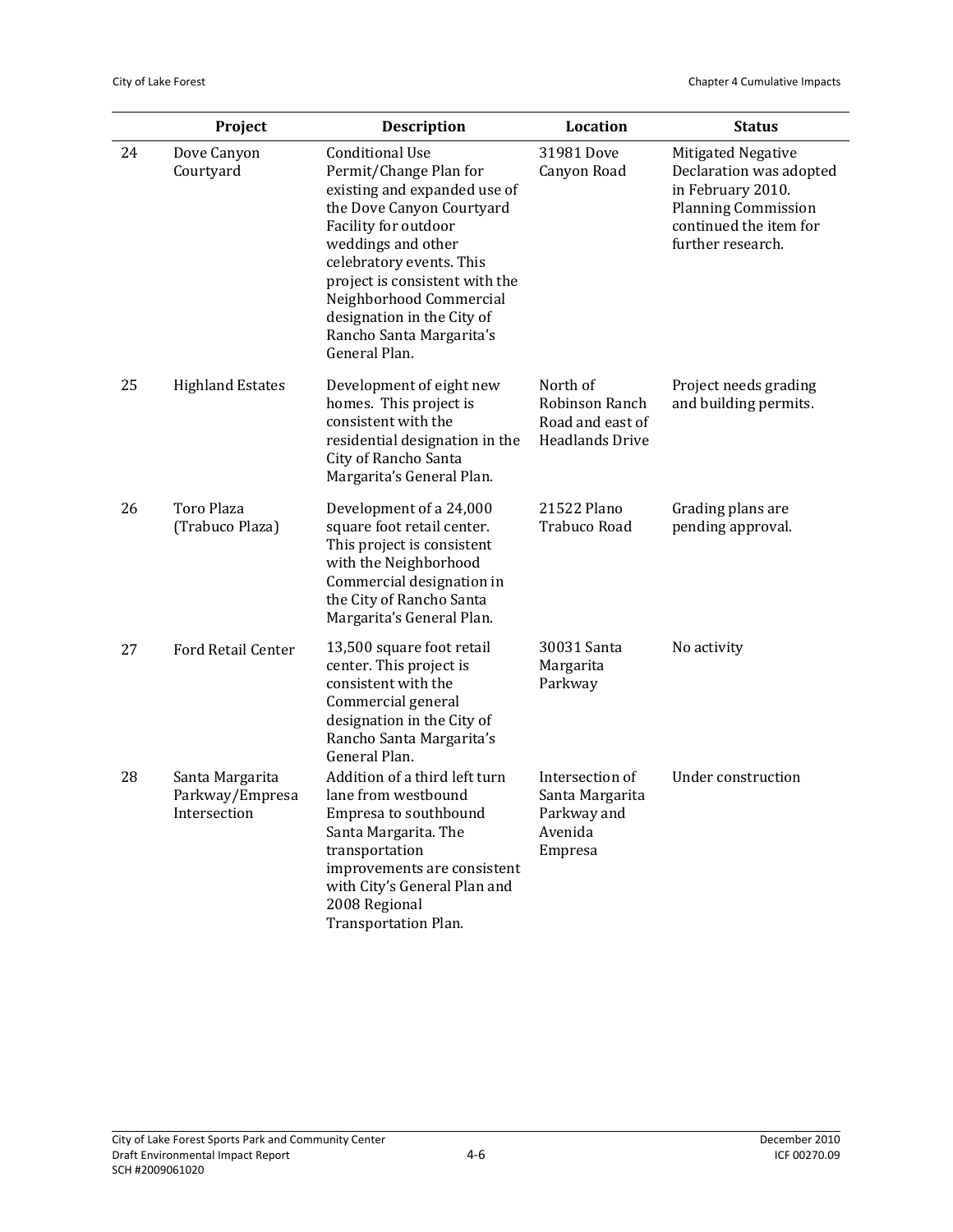|                                                                                                  | Project                                                                                                      | <b>Description</b>                                                                                                                                                                                                                                                                                               | Location                                                                                            | <b>Status</b>                                                           |  |
|--------------------------------------------------------------------------------------------------|--------------------------------------------------------------------------------------------------------------|------------------------------------------------------------------------------------------------------------------------------------------------------------------------------------------------------------------------------------------------------------------------------------------------------------------|-----------------------------------------------------------------------------------------------------|-------------------------------------------------------------------------|--|
| 29                                                                                               | Santa Margarita<br>Parkway Widening                                                                          | Add right turn lane onto<br>northbound on-ramp of the<br>SR-241 and widen the<br>roadway from the onramp to<br>Avenida de Las Flores, and<br>later, as second phase all the<br>way to El Paseo. The<br>transportation<br>improvements are consistent<br>with the general plan and<br>local transportation plans. | Santa Margarita<br>Parkway from<br>northbound on-<br>ramp of SR-241<br>to Avenida de<br>Las Flores. | Feasibility Analysis has<br>been programmed to be<br>done in 2010-2011. |  |
|                                                                                                  | <b>County of Orange</b>                                                                                      |                                                                                                                                                                                                                                                                                                                  |                                                                                                     |                                                                         |  |
| 30                                                                                               | Alton Parkway<br>Extension                                                                                   | The project will construct a<br>six-lane missing gap<br>roadway between Irvine<br>Boulevard and<br>Commercentre Drive. The<br>project is identified in the<br>County's MPAH and City of<br>Lake Forest's General Plan.                                                                                           | Alton Parkway<br>from Irvine<br>Boulevard to<br>Commercentre<br>Drive                               | Construction to begin in<br>Fall 2010.                                  |  |
| Sources: City of Lake Forest, 2009 Development Services Department Project Status Report; Inter- |                                                                                                              |                                                                                                                                                                                                                                                                                                                  |                                                                                                     |                                                                         |  |
| Jurisdictional Planning Forum, Measure M Growth Management Area Prepared June 3, 2010.           |                                                                                                              |                                                                                                                                                                                                                                                                                                                  |                                                                                                     |                                                                         |  |
|                                                                                                  | City of Lake Forest General Plan, City of Rancho Santa Margarita General Plan, City of Mission Viejo General |                                                                                                                                                                                                                                                                                                                  |                                                                                                     |                                                                         |  |
|                                                                                                  | Plan, County of Orange MPAH, City of Irvine General Plan, and SCAG 2008 Regional Transportation Plan.        |                                                                                                                                                                                                                                                                                                                  |                                                                                                     |                                                                         |  |

# **Cumulative Impact Analysis**

Cumulative impact discussions for each environmental element are provided below. Where appropriate, mitigation measures for cumulative effects are also identified.

### **Aesthetics**

There are several development projects that are proposed in the City and surrounding vicinity. The proposed project including projects 1, 3, 4, 5, 6, 30 listed in Table 4‐1 have the potential to result in major alteration of landforms, loss of mature vegetation, and loss of open space.

These future planned projects could noticeably alter existing visual character and result in a net loss of existing visual quality without the incorporation of landscape design measures. In order to minimize potential visual impacts, future development would continue to be guided by local general plans, municipal codes, and local design review procedures, which would continue to protect the visual character of the area represented by architectural features and elements, visual compatibility, view corridors, and scenic resources and vistas. The majority of the projects listed in Table 4‐1, with the exception of Project 23, are consistent with the applicable general plans and/or applicable transportation plans. These projects would be required to undergo environmental review under CEQA, which would include analyzing the potential environmental impacts associated with the general plan amendment and identification of mitigation measures in the event significant environmental impacts are identified.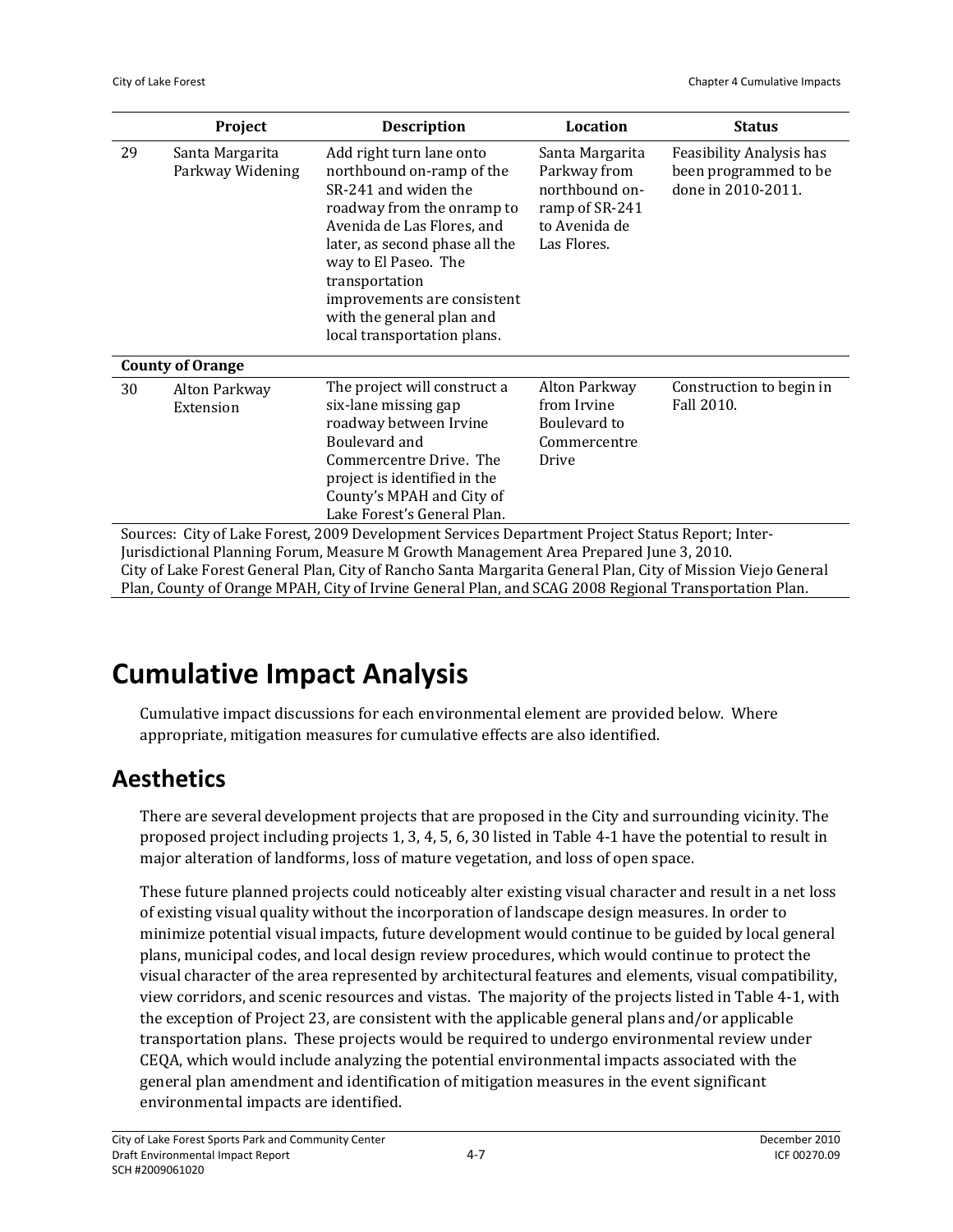The proposed project and other future projects could result in the creation of new sources of light or glare that could affect day or nighttime views. Future development of vacant and underutilized land could increase light and glare visible from public viewing areas or from scenic corridors. In addition, many of these projects would be adjacent to residential neighborhoods that could be sensitive to increases in light and glare. It is assumed that through the visual impact analysis and design review processes conducted for these future projects; lighting would also be placed to ensure that it illuminates only the intended areas and does not penetrate into residential communities. However, where development would occur in areas that do not contain substantial existing structures or lighting, the combined effect of related project development would result in changes to the ambient condition. Projects 1, 3, 4, 5, 6, 17, 21, 30 listed in Table 4‐1 would occur in areas that do not contain substantial structures or lighting, which could result in a cumulative considerable contribution to this impact. The project's contribution to cumulative impacts associated with the substantial creation of light or glare, such that it adversely affects nighttime views in the area, would be considered significant. When combined with past, present, and reasonably foreseeable future projects, the aesthetic impacts of the proposed project would be cumulatively considerable.

## **Air Quality**

The geographic context for the air quality cumulative impacts is SRA 19 (Source Area Receptor 19 in Mission Viejo) of the South Coast Air Basin, which covers Saddleback Valley. The analysis accounts for all anticipated growth within the geographic area, including the development of related projects provided in Table 4‐1. SCAQMD's approach for assessing cumulative impacts is based on the AQMP forecasts of attainment of ambient air quality standards in accordance with the requirements of the federal and state Clean Air Acts. The SCAQMD recommends that the same thresholds be used for both project‐specific and cumulative impacts for criteria pollutants and air toxics.

As previously discussed in Section 3.2, Air Quality, the proposed project would be consistent with the AQMP, which is intended to bring the Basin into attainment for all criteria pollutants.<sup>1</sup> Cumulative development is not expected to result in a significant impact in terms of conflicting with, or obstructing implementation the AQMP. This projected growth is considered to be consistent with the AQMP and would not interfere with attainment because this growth is included in the projections utilized in the formulation of the AQMP. Consequently, as long as growth in the Basin is consistent within the projections for growth identified in the Growth Management Chapter of the Regional Comprehensive Plan and Guide, implementation of the AQMP will not be obstructed by such growth. As growth in the Basin has not exceeded these projections, this is considered to be a less-than-significant cumulative impact. Additionally, growth under the proposed project would not impair implementation of the AQMP. Therefore, the cumulative impact of the proposed project regarding potential conflicts with the AQMP would be less than significant.

However, the mass regional emissions calculated for the proposed project and presented earlier in Tables 3.2‐9 and 3.2‐10 (mitigated construction emissions) are greater than the applicable SCAQMD

<sup>1</sup> CEQA Guidelines Section 15064(h)(3) states "A lead agency may determine that a project's incremental contribution to a cumulative effect is not cumulatively considerable if the project will comply with the requirements in a previously approved plan or mitigation program which provides specific requirements that will avoid or substantially lessen the cumulative problem (e.g. water quality control plan, air quality plan, integrated waste management plan) within the geographic area in which the project is located. Such plans or programs must be specified in law or adopted by the public agency with jurisdiction over the affected resources through a public review process to implement, interpret, or make specific the law enforced or administered by the public agency."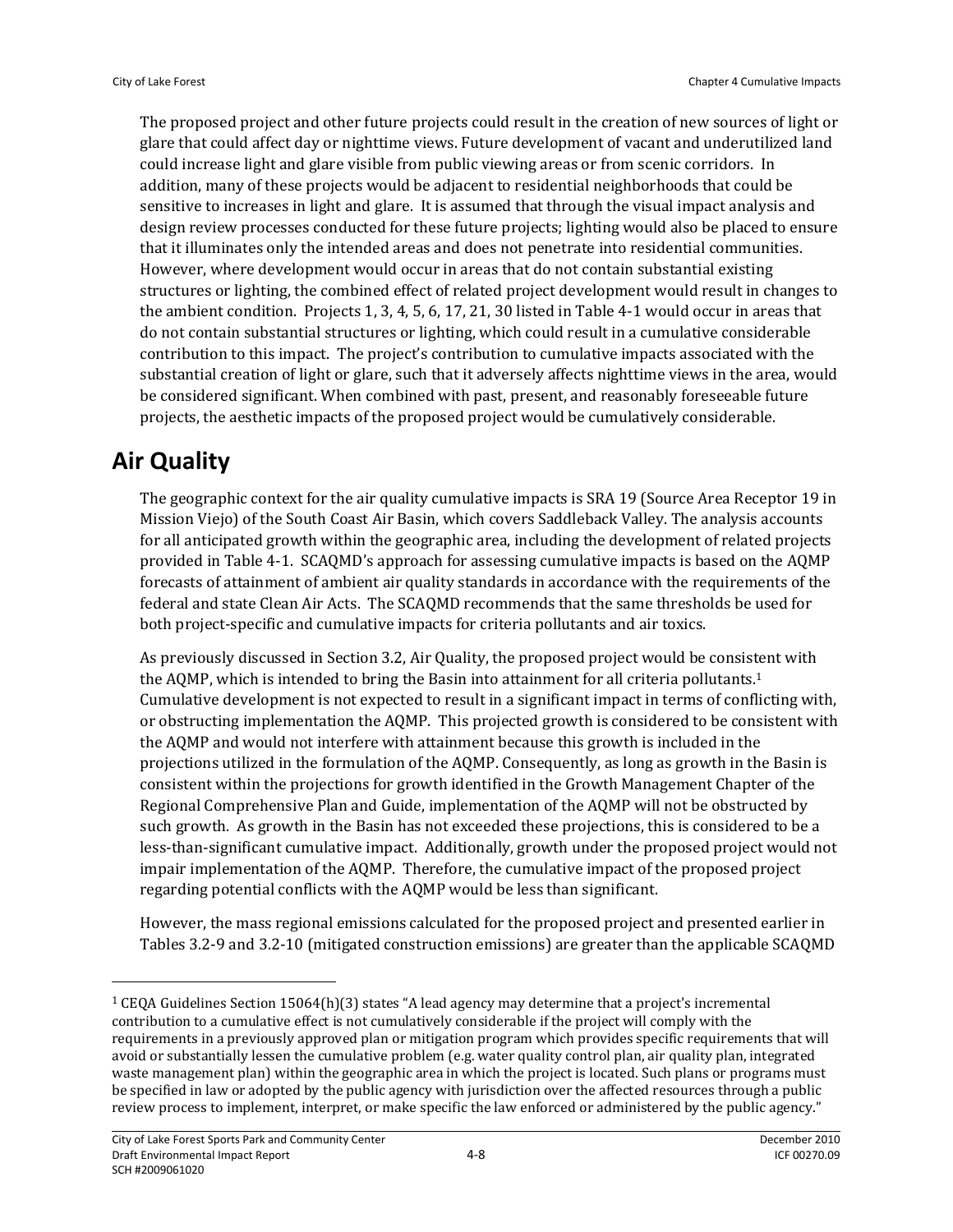daily significance thresholds, which are designed to assist the region in attaining the applicable state and national ambient air quality standards. The proposed project would comply with the SCAQMD's Rule 403 (fugitive dust control) during construction, as well as all other adopted AQMP emissions control measures. Per SCAQMD rules and mandates, as well as the CEQA requirement that significant impacts be mitigated to the extent feasible, these same requirements (i.e., Rule 403 compliance, the implementation of all feasible mitigation measures, and compliance with adopted AQMP emissions control measures) would also be imposed on all projects Basin‐wide, which would include all related projects. Nevertheless, cumulative impacts with respect to construction criteria pollutant emissions would be significant and unavoidable, and therefore would be cumulatively considerable.

Cumulative development would not have a significant impact in terms of the creation of objectionable odors affecting a substantial number of people. Related projects projected to be built in include residential, retail, office, commercial, public facilities, and transportation‐related improvements. Odors resulting from the construction of these projects are not likely to affect a substantial number of people, due to the fact that construction activities do not usually emit offensive odors. In addition, standard construction requirements would be imposed on the developers/applicants associated with these construction projects that would address odors from construction activities. The odor impacts resulting from operation of these projects are not expected to affect a substantial amount of people, as activities typically associated with these uses do not emit offensive odors and solid waste from these projects would be stored in special areas and in containers as required by City and Health Department regulations. Therefore, this cumulative impact would be less than significant. The cumulative impact of the proposed project is also considered to be less than significant.

The majority of the projects listed in Table 4‐1, with the exception of Project 23, are consistent with the applicable general plans and/or applicable transportation plans. These projects would be required to undergo environmental review under CEQA, which would include analyzing the potential environmental impacts associated with the general plan amendment and identification of mitigation measures in the event significant environmental impacts are identified.

# **Biological Resources**

The geographical context for the analysis of cumulative biological impact includes the area covered by the Natural Communities Conservation Plan and Habitat Conservation Plan (NCCP/HCP) – County of Orange Central and Coastal Subregion. The primary effects of the proposed project and the other development projects, specifically some of the larger project identified in Table 4‐1 such as projects 1, 4, 5, 6, 30 (see Table 4‐1) could result in the cumulative direct loss of open space, which would permanently remove plant and wildlife resources, which could affect special status species, nesting habitat for resident and migratory avian species, wetlands, sensitive natural plant communities, wildlife movement, and/or local policies or ordinances protecting biological resources.

The proposed project would not conflict with the adopted NCCP/HCP for the region, and therefore, would not result in cumulatively considerable impacts. All potential impacts are to covered species and habitats which have been addressed by the NCCP/HCP; and pursuant to the provisions and assurances contained in the NCCP/HCP, the loss of biological resources from the project site were clearly foreseeable when the plan was adopted. As previously mentioned, although not covered by the NCCP/HCP, impacts to paniculate tarplant, southern California black walnut, and Species of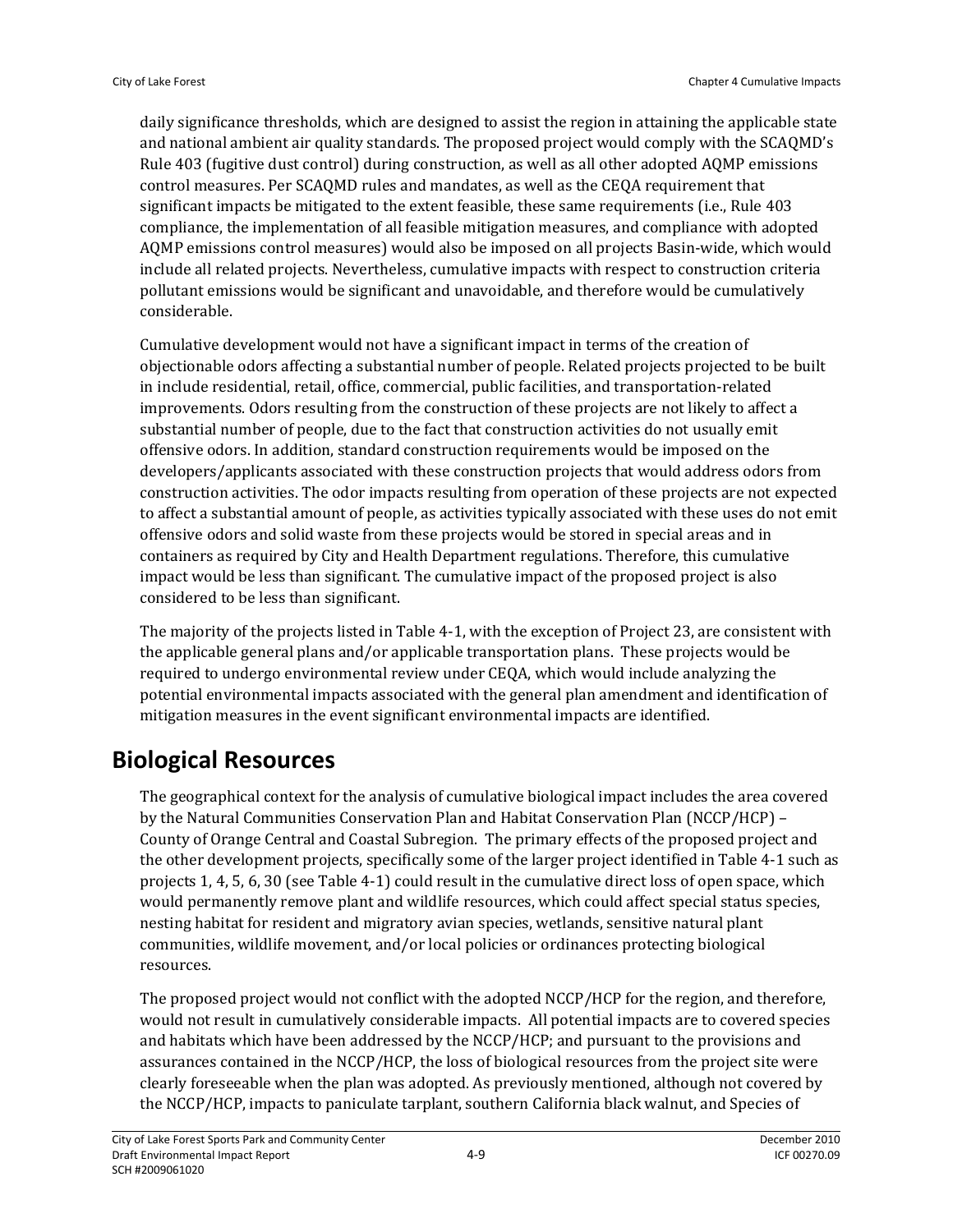Special Concern with potential to occur on‐site would not have significant adverse effects to the regional populations of these species.

Projects sites 1, 3, 4, 5, 6, and 30 (see Table 4‐1) including the proposed project site are known to contain areas that would be considered either wetlands or other aquatic habitats (i.e., stream channels) and implementation of those projects would thus affect waters of the United States (including wetlands), which are regulated by Sections 401 and 404 of the Clean Water Act, as well as Section 1600 of the California Fish and Game Code. These regulations ensure that no net impact to waters of the United States occurs through the proper application of mitigation measures and other conditions established through the Section 401 and 404 permitting processes and, with respect to state regulated waters, through the process of obtaining a Streambed Alteration Agreement as detailed in Section 1600 of the California Fish and Game Code. Therefore, on a cumulative basis, impacts would be considered less than significant. Similarly, the proposed project's contribution to those impacts would also be less than significant as a result of the project‐specific permitting process.

The Central and Coastal subregion of the NCCP/HCP supports a number of wildlife movement corridors (California Wilderness Coalition. 2000 in City of Lake Forest 2008). While the area is becoming increasingly urbanized, which could restrict wildlife movement, the NCCP/HCP, and the reserve areas established therein, were developed with several goals that specifically support wildlife movement, including the following:

- Conserve large habitat blocks;
- Conserve habitat diversity; and
- Keep conservation areas contiguous and connected

Project sites 4, 6, 23, and 30 are adjacent to Whiting Ranch Wilderness Park or to the Regional Park/Open Space system and have the potential to support wildlife movement. Therefore development on those sites would have the potential to block the movement of wildlife across them. The project site and surrounding conditions are not conducive for more than local wildlife movement. Habitat within the immediate project study area is surrounded by development to the northwest, east, and southwest. Areas north and northeast of the study area are currently graded. West and southeast of the project study area is undeveloped land, which includes a portion of Aliso Creek. As a result of the surrounding conditions, the project study area does not serve as a component of a significant regional wildlife movement corridor, nor does it serve as a linkage between two or more larger habitat areas. The continuation of local movement would be facilitated by implementation of OSA program EIR mitigation measure BIO‐5. Thus, the proposed project's contribution to this cumulative impact is considered less than significant. The proposed project and other identified cumulative projects would be subject to complying with federal, state, and local policies and/or ordinances protecting biological resources. It is assumed that as part of the development review and entitlement process the City of Lake Forest and adjacent jurisdictions would ensure compliance with any and all applicable local policies and/or ordinances since they were developed for the primary purpose of providing a framework for future development..

The majority of the projects listed in Table 4‐1, with the exception of Project 23, are consistent with the applicable general plans and/or applicable transportation plans. These projects would be required to undergo environmental review under CEQA, which would include analyzing the potential environmental impacts associated with the general plan amendment and identification of mitigation measures in the event significant environmental impacts are identified. As previously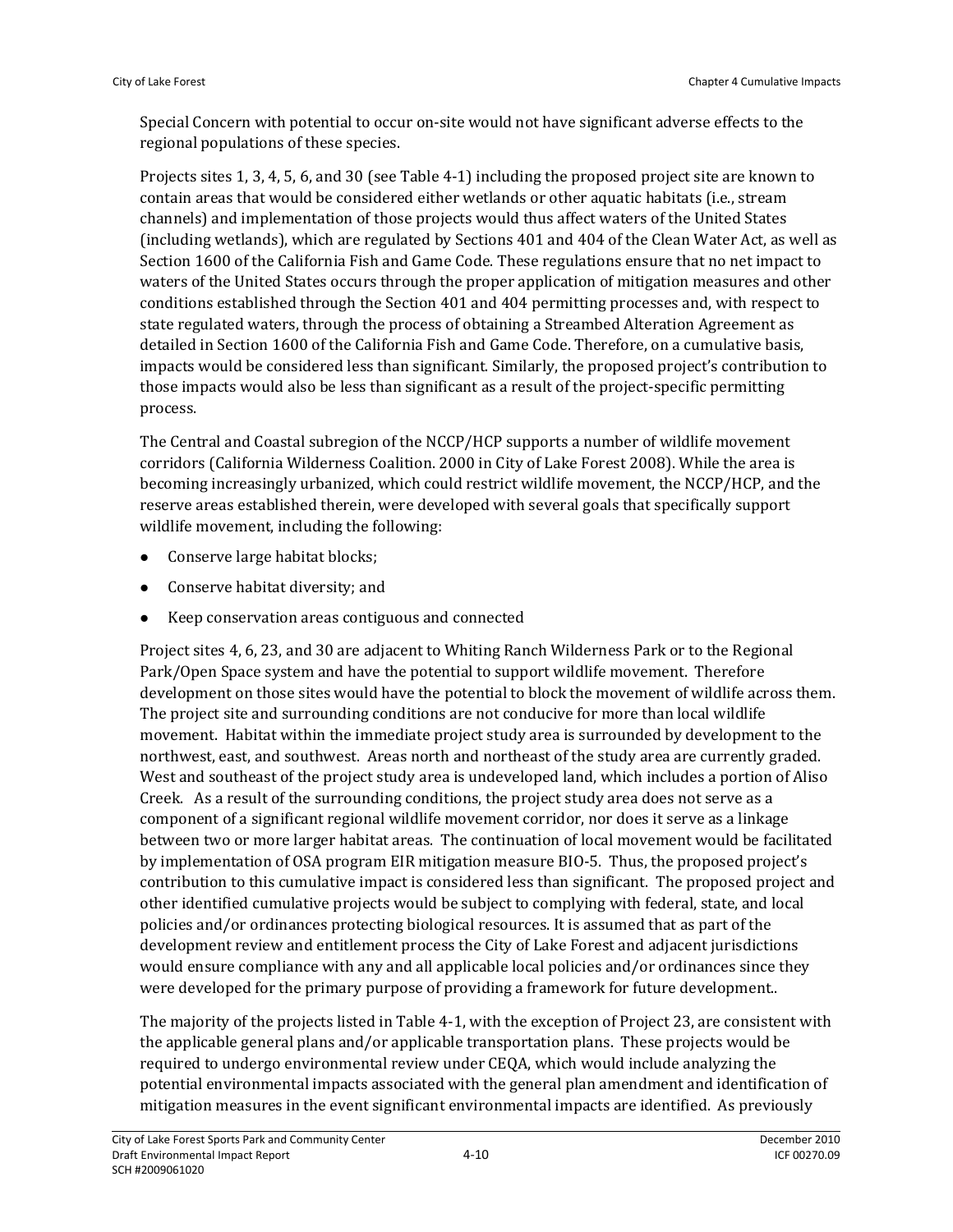discussed, the proposed project is consistent and will be required to comply with all local General Plan policies protecting biological resources. Thus, the proposed project's contribution to this cumulative impact is less than significant.

#### **Cultural Resources**

No cumulative effects on cultural resources have been identified. Cultural resources are generally not considered subject to cumulative effects because they are either individually directly or indirectly affected in a way that changes the significance of the property, or they are not affected in a way that changes the significance of the property.

Development in the City of Lake Forest and adjacent jurisdictions would require grading and excavation that could potentially affect archaeological and paleontological resources, including human remains. It is possible that the project could cause a significant impact on historic properties and unidentified buried archaeological resources, including buried human remains, through possible ground disturbance associated with construction activities. CEQA requirements for protecting archaeological resources and CEQA and Health Code requirements related to the treatment of human remains are applicable to development in the City of Lake Forest and adjacent jurisdictions, as are local cultural resource protection provisions. If subsurface cultural resources are protected upon discovery as required by law, impacts to those resources would be less than significant. Further, with the mitigation measures that would be imposed and enforced throughout construction of the proposed project, the contribution of the proposed project to the cumulative destruction of subsurface cultural resources throughout Lake Forest and the region would not be cumulatively considerable.

## **Geology and Soils**

Development in the seismically active region in which the City is located has put people and structures at risk from a wide range of earthquake‐related effects, including seismic ground shaking and seismically induced landslides. The existing level of seismic risk exposure represents a significant cumulative impact. However, as discussed above, various mechanisms are in place to reduce risks at the project level, including project‐specific hazards evaluation processes mandated by the Seismic Hazards Mapping Act, as well as the seismic design standards promulgated by the City's building code. Although there would be some residual level of risk because seismic hazards cannot be entirely avoided, the proposed project would not contribute considerably to the existing cumulative impact related to seismic hazards.

Potentially adverse environmental effects associated with seismic hazards, as well as those associated with expansive soils, topographic alteration, and erosion, usually are site‐specific and generally do not combine with similar effects that could occur with other projects in the City. Implementation of the provisions of the City's and California's Building Code, the National Pollution Discharge Elimination System permit requirements, and the General Plan Safety Policies would ensure that potential site‐specific geotechnical conditions would be addressed fully in the design of the project and that potential impacts would be maintained at less‐than‐ significant levels. The proposed project would not contribute to adverse soils, geologic, or seismic cumulative impacts effects.

The majority of the projects listed in Table 4‐1, with the exception of Project 23, are consistent with the applicable general plans and/or applicable transportation plans. These projects would be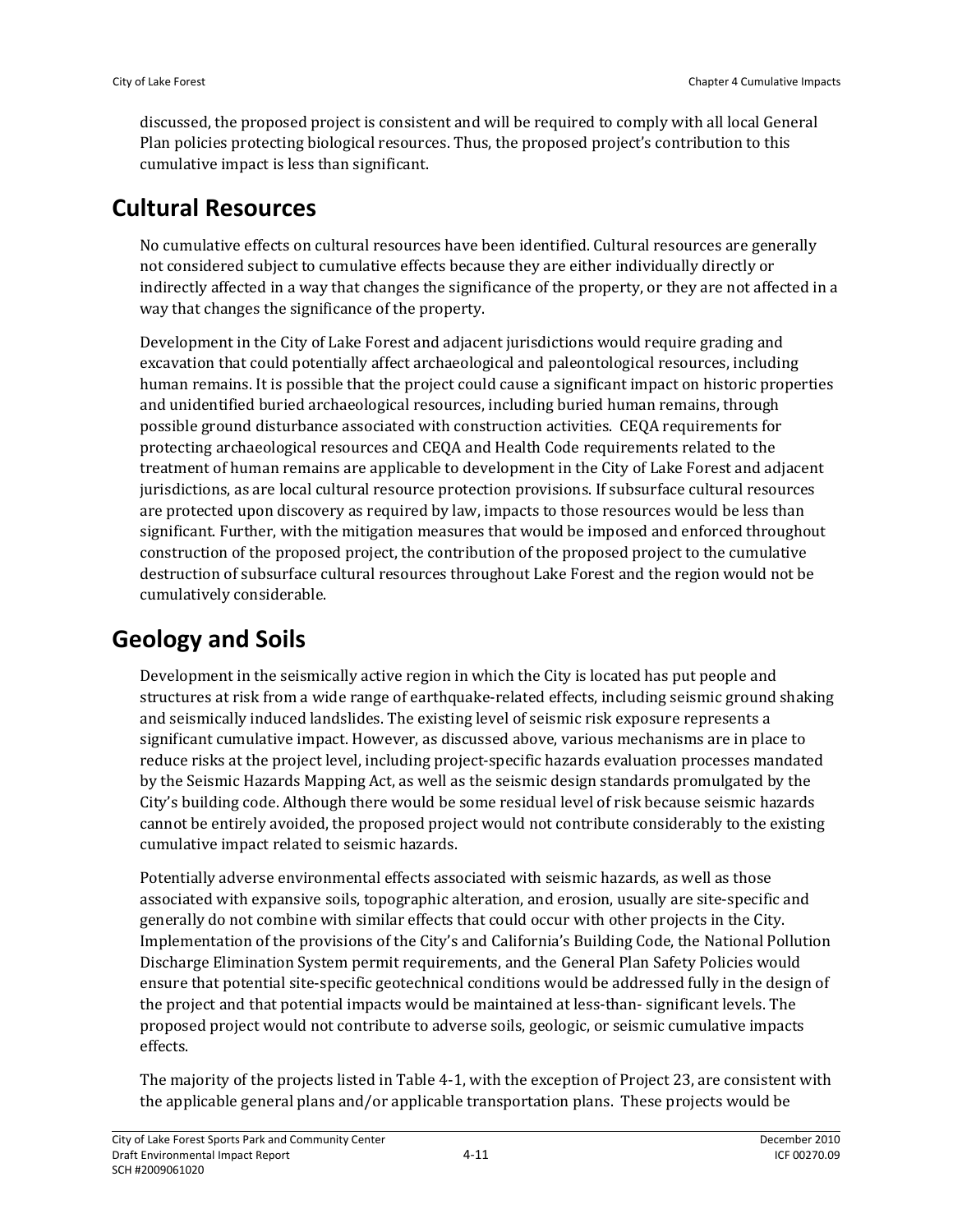required to undergo environmental review under CEQA, which would include analyzing the potential environmental impacts associated with the general plan amendment and identification of mitigation measures in the event significant environmental impacts are identified. As previously discussed, the proposed project is consistent and will be required to comply with all local General Plan policies protecting seismic and geologic hazards. Thus, the proposed project's contribution to this cumulative impact is less than significant.

## **Greenhouse Gas Emissions**

With regard to climate change and proposed project-related GHG emissions, the amounts of construction‐ and operations‐period GHG emissions that would result from development of the proposed project have been quantified and are presented in Section 3.6. The proposed project's annual GHG emissions are estimated to be 7,151 metric tons CO<sub>2</sub>e under Grading Plan 1, or 7,240 metric tons CO<sub>2</sub>e under Grading Plan 2, and represent emissions from construction and operation activity. Implementation of Mitigation Measures GHG‐1 through GHG‐10 would reduce the incremental GHG emissions associated with implementation of the proposed project, although the precise degree of the reduction is not quantifiable and therefore not known. No additional feasible mitigation measures exist. The City, therefore, conservatively assumes that the reductions would not be to a level less than cumulatively significant. Even with these mitigation measures, implementation of the proposed project will continue to contribute to the global climate change impacts of development. Therefore, the cumulatively considerable incremental contribution to the worldwide increase in GHG emissions represented by development that is anticipated to occur with implementation of the proposed project is considered significant and unavoidable.

## **Hazards and Hazardous Materials**

The proposed project would not have a cumulatively considerable contribution to hazards and hazardous materials. The proposed project is not located on a site that is included on a list of hazardous materials sites compiled pursuant to Government Code Section 65962.5. The proposed project would therefore not create a significant hazard to the public or the environment. While development of sites that may contain hazardous materials may occur with some of the cumulative projects identified in Table 4‐1 (i.e., Orange County Great Park at former MCAS El Toro), environmental effects from the release of hazardous materials would be fairly localized and would not result in cumulative effects. Additionally, projects identified on the cumulative list would undergo investigations similar to the proposed project in the OSA and would implement mitigation measures to remediate or otherwise avoid release of hazardous materials into the environment. Past, present, and reasonably foreseeable future development would be required to follow existing regulations regarding the investigation of the use of hazardous materials and any known or unknown hazardous materials releases. The proposed project's incremental contribution to cumulative impacts from hazards and hazardous materials, when combined with past, present, and reasonable foreseeable projects, would be less than cumulatively considerable.

# **Hydrology and Water Quality**

The project site primarily drains into Aliso Creek Watershed via Glass Creek; however, a portion of it also drains into the San Diego Creek Watershed. While Aliso Creek does not have any designated TMDLs, it does have impairments for bacteria, phosphorous and toxicity. San Diego Creek does have designated TMDLs for pesticides, nutrients and sedimentation. Primary causes of impairment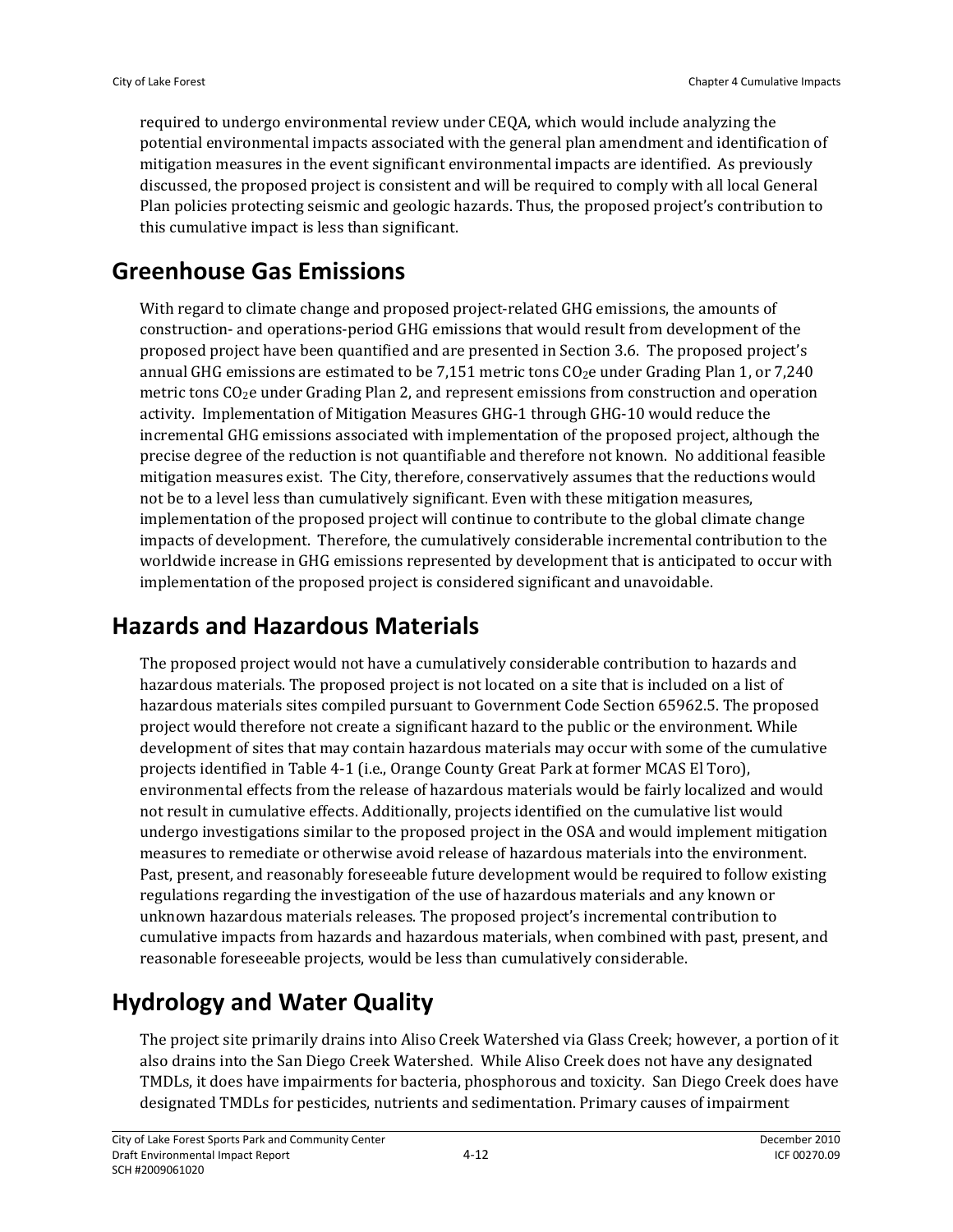include urban runoff and storm sewers, and unknown nonpoint sources. Long‐term impacts to water quality could result from parking lot and roadway runoff containing heavy metals, debris, oils and grease from vehicles, as well as potential fertilizers and pesticides applied to landscaping. Heavy metals and oil and grease concentrations will likely increase, as well as fecal coliforms and other pathogen indicator concentrations compared to undeveloped runoff.

Buildout of the proposed project and other identified projects within the watersheds is subject to compliance with the Basin Plans, DAMP, NPDES Permits, Orange County codes, pertinent city codes, and the Orange County Groundwater Management Plan. Potential adoption of draft TMDLs may also result in additional protection requirements. Compliance with these plans and regulations would nelp minimize impacts to surface water runoff, groundwater recharge, groundwater elevations, and water quality impacts.

The proposed project would permanently increase the area of paved, impermeable surfaces in the project site. This increase in impervious area would result in increased pollutant build up and washoff; a greater volume and rate of stormwater runoff could cause or contribute to erosion and offsite pollutant transport. The proposed project would be required to implement post‐construction stormwater quality BMPs identified in the WQMP prepared in compliance with the NPDES Permit. These BMPs designed to handle project runoff, in addition to the implementation of Mitigation Measures HWQ-1 through HWQ-6, would sufficiently handle offsite runoff that may occur and would remove the potential for significant cumulative impacts related to surface runoff and water quality.

The proposed project, in conjunction with other identified projects, would contribute to an increase in impervious surfaces in the project area, which would result in an increase in stormwater runoff. Existing drainage culverts may not able to accommodate this additional runoff. The size and location of the floodplain associated with local creeks may change if drainage accommodations are not made. The increase in impervious surface over time could also increase the frequency of flooding. County and applicable City regulations for FEMA compliance would minimize or prevent any significant increase in flood elevation. Where increased runoff could contribute to stream bank erosion, streambed siltation, or otherwise degrade water quality and habitat, the existing NPDES permit would help prevents discharge of stormwater at rates exceeding existing conditions. Each project would be required to evaluate specific impacts on local hydrology and flooding and to implement measures to address impacts, if identified. The project will be designed to minimize runoff below existing levels (in accordance with the OSA PEIR Mitigation Measure MM 3.8‐5), and will include a WQMP that will entail a series of retention basins to retain first flush of storm events to minimize potential flooding downstream and to minimize surface water pollutants throughout the watershed. Therefore, the proposed project, when combined with other projects, would not contribute to significant cumulative impacts related to hydrology and flooding.

Additional buildout within the San Diego Creek and Aliso Creek watersheds could contribute pollutants to receiving waterbodies with stormwater concentrations that might violate water quality standards, waste discharge requirements, or result in an increase in any pollutant for which a water body is listed as impaired [303(d)] list. As mentioned earlier, both San Diego Creek and Aliso Creek are already listed as impaired by certain pollutants. TMDLs have been developed for some pollutants of San Diego Creek; however, no TMDLs have been developed for Aliso Creek or for certain causes of impairment for San Diego Creek. Compliance with the NPDES Permits, DAMP, County and City codes, Groundwater Management Plan, and the Basin Plans would help reduce potential water quality impacts to the maximum extent practicable; however, in the cases of certain constituents, such as pesticides, reducing the contribution of certain pollutants to the maximum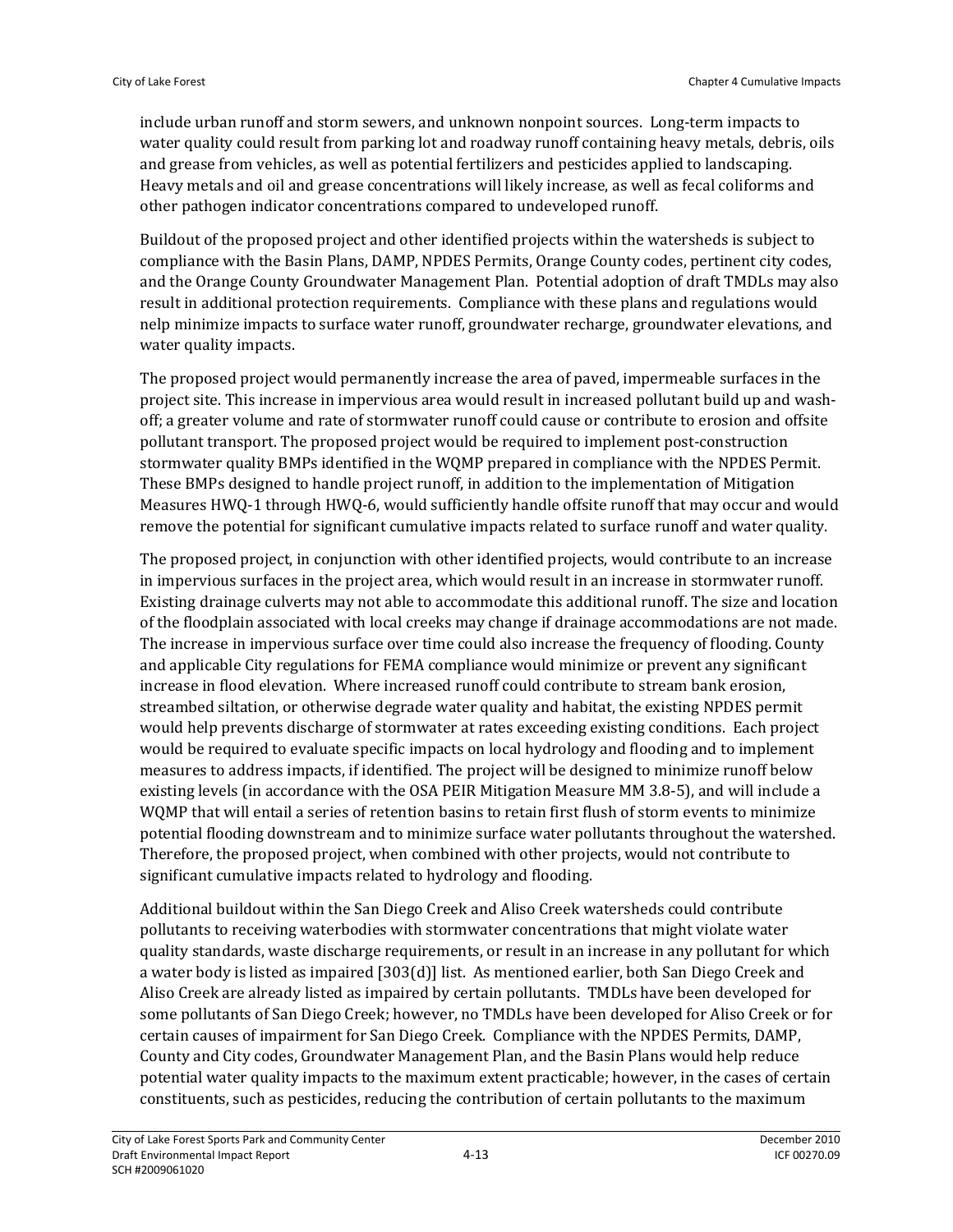extent practicable may still result in the exceedance of TMDLs or otherwise contribute to the degradation of water quality.

The OSA Program EIR, concluded that buildout of the OSA, would result in significant and unavoidable cumulative impacts to water quality. However, the OSA did not have detail regarding potential mitigation measures, which resulted in the City conservatively concluding that water quality impacts would be significant and unavoidable. Given the current project level of detail, including the proposed drainage plan and use of detention basins, the project's incremental contribution to water quality impacts would not be cumulatively considerable .

As discussed previously, compliance with the DAMP and incorporation of water quality BMPs, to the maximum extent practicable (MEP), will result in compliance with general waste discharge requirements and the NPDES permit. Meeting NPDES and DAMP requirements include implementation of BMPs (structural and nonstructural) best suited to maximized reduction of the pollutants of concern. Implementation of appropriate BMPs, such as biofilters or a nutrient management program, as well as design guidelines and ordinances encouraging use of native plant species and other minimal maintenance plants in landscaping would reduce potential nutrient impacts from the proposed project on San Diego Creek and Aliso Creek. Non‐Structural BMPs to be implemented as part of the project include conducting regular parking lot sweeping to handle metals, oil & grease and the implementation of the City's IPM policy. BMPs listed in the DAMP are considered "likely to have significant impact" beneficial to water quality for targeted pollutants that are of concern within the watershed. Other BMPs can be used if shown to be better suited to mitigating potential pollutant impacts.

Structural BMPs include the creation of the detention basins to address pollutants of concerns. The City proposes to collect stormwater in water quality detention facilities prior to discharge into Glass Creek to minimize downstream flooding, as well as for water quality purposes associated with nitrate and phosphorus impairments. The project will be designed to minimize runoff below existing levels (in accordance with the OSA PEIR Mitigation Measure MM 3.8‐5), and will include a series of retention basins to retain first flush of storm events to minimize potential flooding downstream and to minimize surface water pollutants throughout the watershed. The design of the water quality detention facilities will attempt to mimic the current hydrology and avoid one large input to Glass Creek, and account for the hydrological and biological functions of Glass Creek, to minimize potential impacts on the onsite and offsite hydrology. The final design of the water quality detention facilities is currently in process, and the specific features to be incorporated into the drainage site design will be subject to review and approval by the City's Director of Public Works/City Engineer. The design will be developed in coordination with the RWQCB, USACE, and CDFG as necessary to ensure the site in compliance with the CWA 401 and 404 permits and CDFG Streambed Alteration Agreement and to ensure runoff is controlled and downstream flooding does not result. The City or its contractor will develop and implement the WQMP in accordance with applicable permits. Cumulative water quality impacts to both San Diego Creek and Aliso Creek as a result of the proposed project are anticipated to be less than significant with the incorporation of mitigation measures.

## **Land Use and Planning**

The majority of the projects listed in Table 4‐1, with the exception of Project 23, are consistent with the applicable general plans and/or applicable transportation plans. These projects would be required to undergo environmental review under CEQA, which would include analyzing the potential environmental impacts associated with the general plan amendment and identification of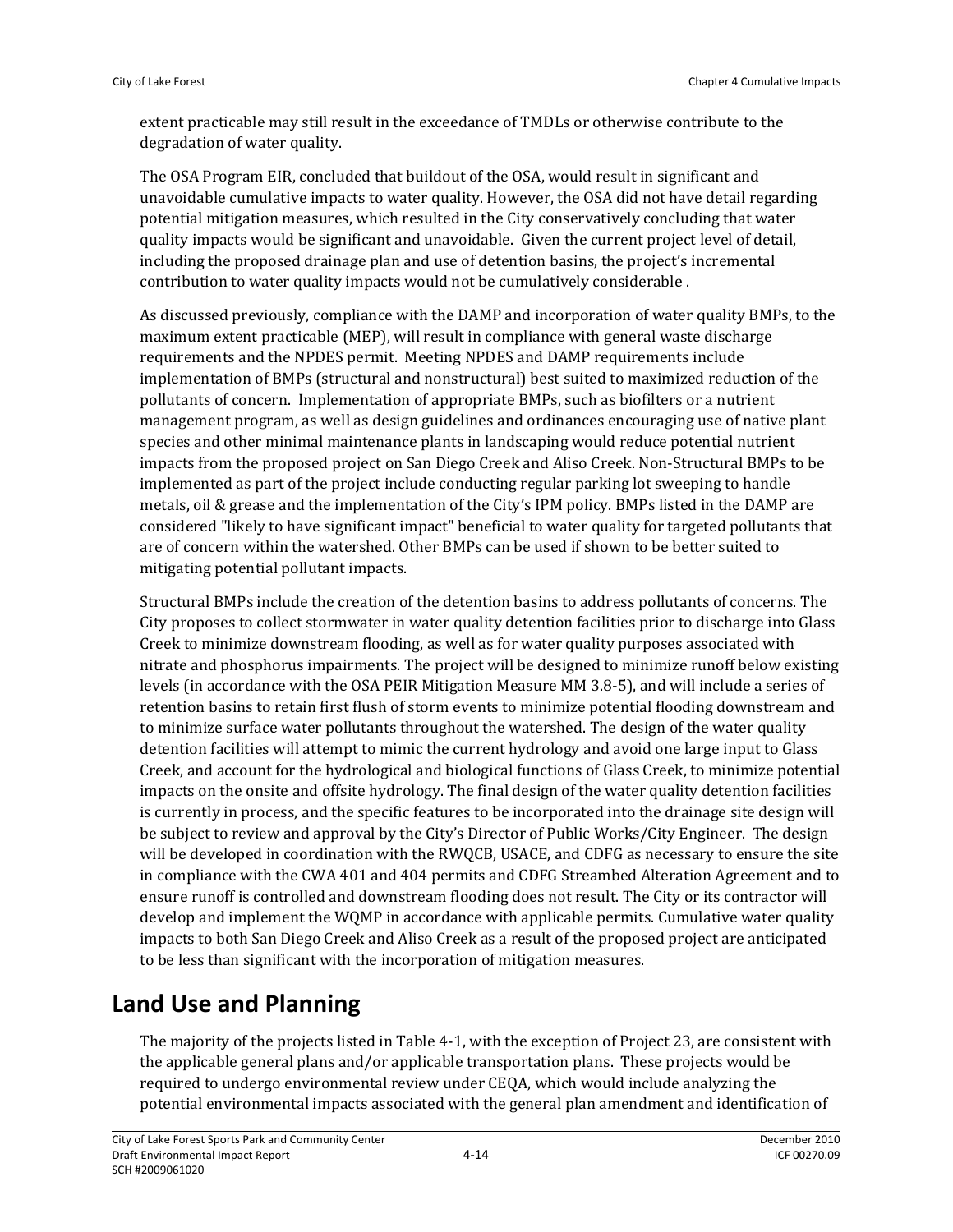mitigation measures in the event significant environmental impacts are identified. It is anticipated that development of future projects and general regional growth would be reviewed for consistency with adopted and applicable land use plans and policies, in accordance with the requirements of CEQA, the state Zoning and Planning Law, and the state Subdivision Map Act, all of which require findings of plan and policy consistency prior to approval of entitlements for development. For this reason, cumulative impacts associated with inconsistency of future development with adopted plans and policies would be less than significant.

The proposed project, including the GPA, is consistent with the General Plan land use designation and Zoning Code. The cumulative projects would not substantially conflict with adjacent land uses, or create impacts to such a magnitude that the conflict would preclude the use of the land as it was intended by the General Plan. The proposed project would not conflict with the existing NCCP/HCP, and therefore would not result in cumulative impact regarding the existing policies and provisions of the NCCP/HCP. When combined with past, present, and reasonably foreseeable future projects, the land use and planning impacts of the proposed project would not be cumulatively considerable.

### **Mineral Resources**

Statewide, the current and projected need for aggregate resources exceeds the available supply, particularly in Orange County, which has been ranked by the California Geological Survey as having one of the state's greatest needs for this resource (California Geological Survey 2006: 3). The situation in Orange County is typical of urban and urbanizing areas, where development (comprising numerous projects over a period of decades) has created a need for aggregate resources but has also caused local mineral resources to become increasingly unavailable, either because development has occurred on minable parcels or has resulted in nearby changes in land use that are incompatible with mining. The existing shortfall represents a significant cumulative impact.

The loss of the ability to extract known aggregate resources would contribute to the existing shortage. The Rados parcel is presumed to contain aggregate resources based on its MRZ‐2 designation. Total reserves on the Rados parcel are unknown but are assumed to be substantial because of the parcel's size (approximately 13 acres and approximately 405,000 cubic yards of material that would need to be exported to accommodate the proposed park facilities); the loss of aggregate resource availability that would result if this parcel becomes unavailable for mining is therefore determined to be cumulatively considerable. As discussed above for the project‐specific impact, the only mitigation for loss of availability of the aggregate resources on the Rados parcel would be to mine the parcel (prior to or during development) or to preserve it in a minable condition for future extraction. Since it is unknown whether this parcel would be mined in the future and mining of Rados Parcel is not proposed as part of this project; the project's contribution to the existing cumulative impact with regard to shortage of aggregate resources is therefore also considered unavoidable.

#### **Noise**

The geographic context for the analysis of cumulative noise impacts resulting from implementation of the proposed project are those projects that are adjacent to the project site since cumulative noise impacts would generally be limited to impacts within the immediate vicinity of the project area. Noise by definition is a localized phenomenon, and drastically reduces in magnitude as distance from the source increases. No other cumulative projects are located in the immediate vicinity that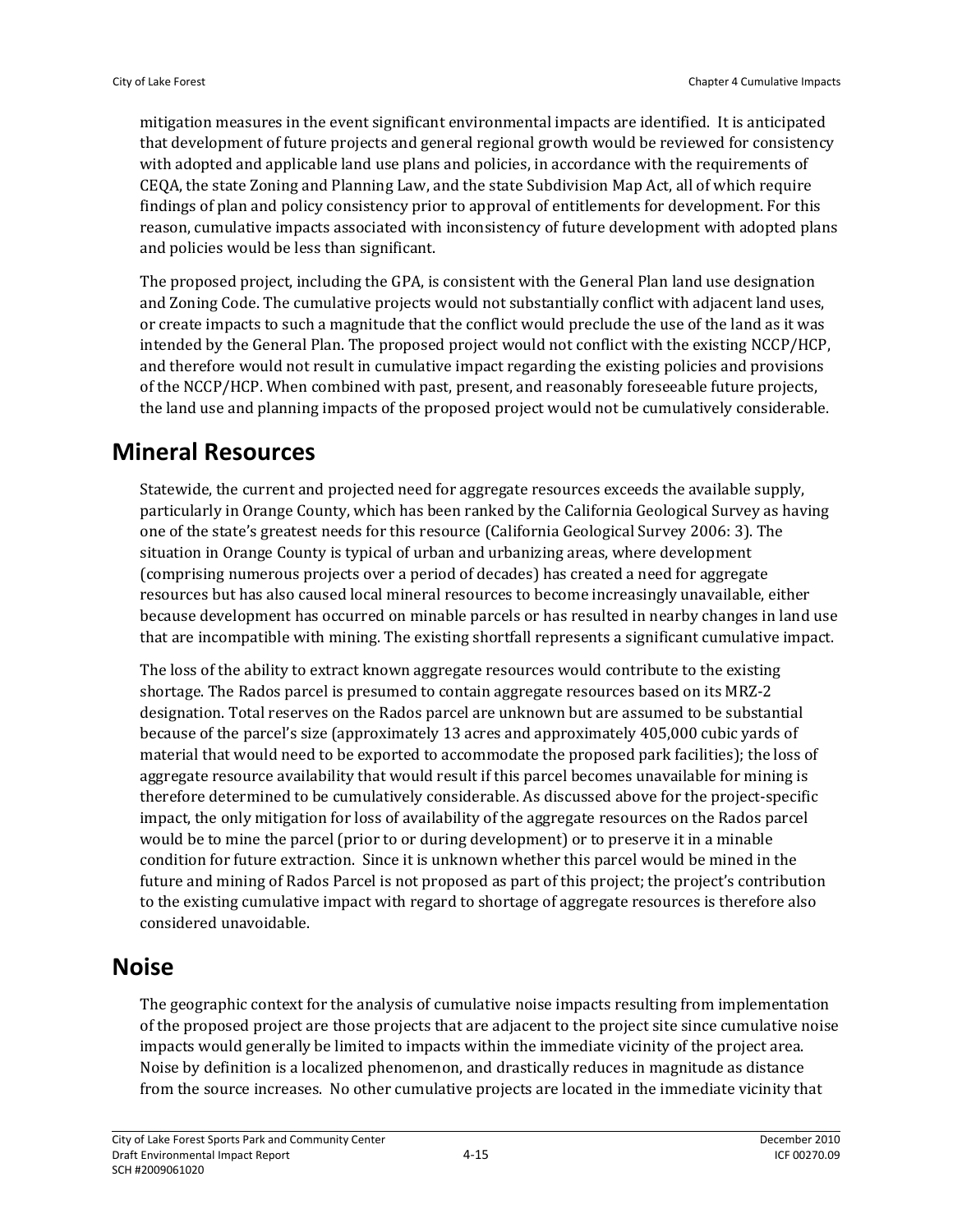could generate cumulatively considerable noise and affect the same sensitive receptors. Only sensitive receptors located in close proximity to each construction site would be potentially impacted by each development project listed in Table 4‐1. Therefore, it is assumed for the purposes of this analysis that future development would result in a less‐than‐significant construction noise cumulative impacts. The exception includes cumulative noise impacts from increased traffic. As discussed in this chapter, the noise analysis considered traffic‐related increases in noise levels, which included cumulative projects. As analyzed in this chapter, noise impacts were determined to be less than significant for traffic-related increases in noise projected to occur by 2015 (project build-out). Therefore, the project would not generate cumulatively considerable noise impacts. It should be noted that traffic noise has been classified as a significant and unavoidable cumulative impact as a result of buildout under the General Plan and OSA.

## **Public Services and Utilities**

As additional development occurs in the City and County, there may be an overall increase in the demand for law enforcement and fire protection services. However, increases in demand are routinely assessed by fire and law enforcement agencies as part of the budgeting processes, and law enforcement and fire protection services in the County are anticipated to be adequate to accommodate future growth in the County. This is partially accomplished through collection of development impact fees. Cumulative impacts on police and fire services in the County would be considered less than significant; therefore, impacts from the proposed project are not cumulatively considerable.

Development of the proposed project as well as other future development project within IRWD's service area would demand additional quantities of water. Because IRWD would have water supplies for projected growth through 2025, cumulative impacts to water supply would be considered less than significant (City of Lake Forest 2008). The project demand is therefore considered to be less than cumulatively considerable.

Development of the proposed project in conjunction with other cumulative projects within the IRWD service area would generate additional quantities of wastewater, depending on net increases in population, square footage, and intensification of uses. These projects would contribute to the overall regional demand for wastewater treatment service. The wastewater for this project and other cumulative projects would likely go to the Los Alisos Water Reclamation Plant (LAWRP) with only a portion going to Michelson Water Reclamation Plant (MWRP) (City of Lake Forest 2008). According to the OSA Program EIR, the LAWRP currently has sufficient capacity to treat the wastewater from the OSA Project, which includes development of the proposed project (City of Lake Forest 2008). Cumulative growth in the IRWD service area could result in the need for additional conveyance infrastructure, and due to the partially developed nature of the service area, it is expected that such expansion of conveyance infrastructure could result in significant cumulative environmental effects. Although the proposed project would require the expansion of existing infrastructure in order to establish connections to existing conveyance infrastructure, there would be adequate capacity in the existing IRWD water treatment plants to serve future flows (City of Lake Forest 2008). The contribution of the proposed project would not be cumulatively considerable, and the project's cumulative impact would be less than significant.